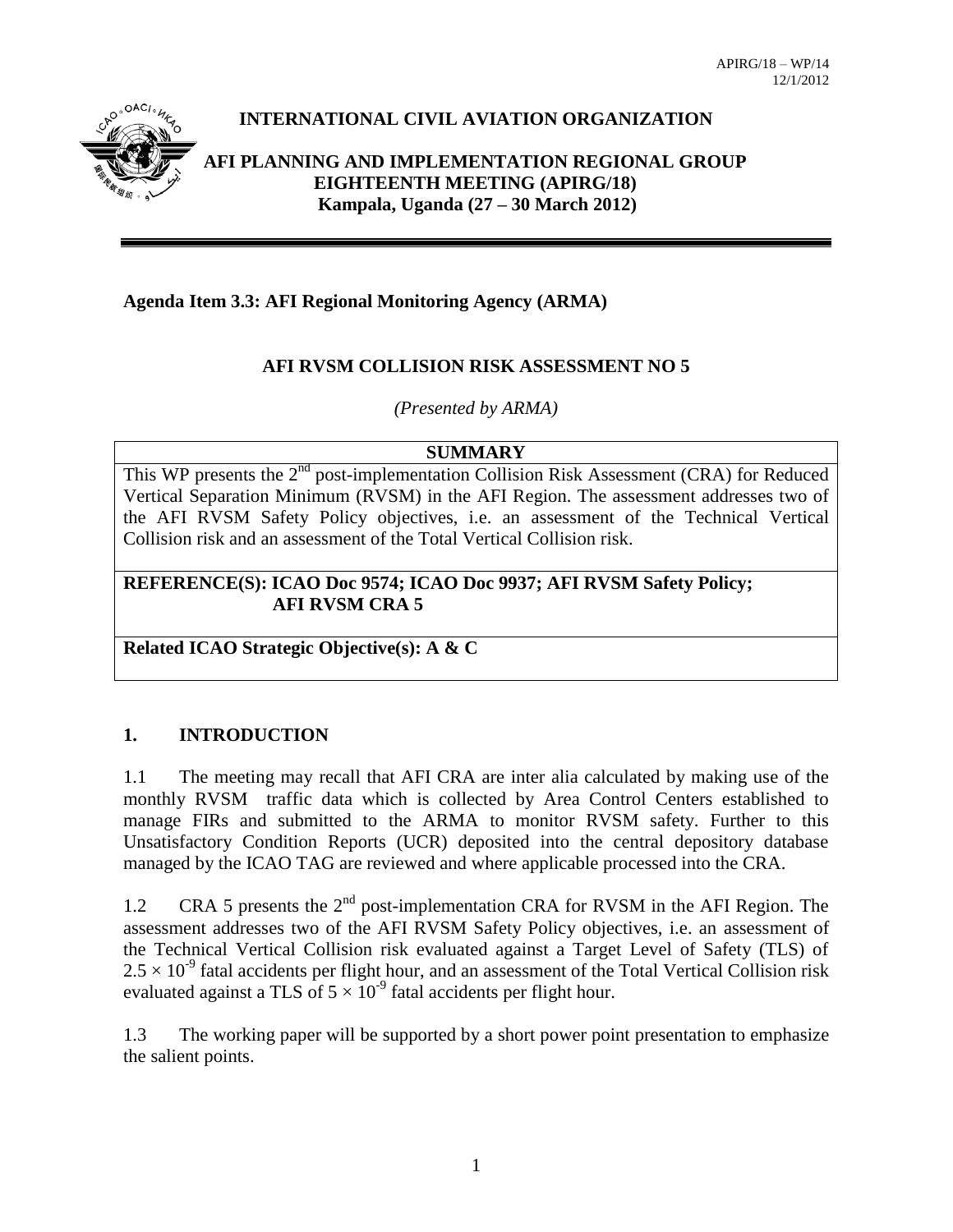## 2. **DISCUSSION**

2.1 The estimate of the Technical Vertical Collision risk was once again calculated to be below the Technical Vertical TLS of  $2.5 \times 10^{-9}$  fatal accidents per flight hour however the estimate of the Total Vertical collision risk does not meet the total vertical TLS of  $5 \times 10^{-9}$ fatal accidents per flight hour as per the previous CRA's. These results are expounded on during the following discussion.

2.2 The estimate of the Technical Vertical Collision risk was found to be met by a factor of approximately 40 below the TLS whilst CRA 4 was a factor of 10 below the TLS.The estimate of the Technical Vertical Collision risk is affected by a number of limitations in the traffic flow data used for estimating the passing frequency parameter of the collision risk model. Precise and complete traffic flow data must be collected by all FIR's to make the passing frequency estimates more reliable. The aircraft population is integral with regard to the overall Altimetry System Error (ASE) distribution, and for the first time ARMA was able to include ASE measurements obtained from the AFI Height Monitoring Program.

2.3 The meeting should recall that the Total Vertical Collision Risk is calculated by including the Technical Vertical Collision Risk. The Total Vertical TLS was found to be exceeded by a factor of 6.6 whilst in CRA 4 the Total Vertical TLS was exceeded by a factor of 6. This is an increase of approximately 6%. The dominant component of the total vertical risk was the risk created due to aircraft having levelled off at a wrong flight level. This is true for both opposite and same direction traffic at incorrect flight levels. The estimate is conservative due to a lack of precise and complete information and could therefore be higher as under reporting is symptomatic. Encouraging and managing precise and complete Unsatisfactory Condition Reports and Large Height Deviation information is essential and should be supported by all role players.

2.4 RVSM collision risk is negatively affected by the very accurate GNSS based navigation both during flight and CRA calculations. The risk could be reduced by the official documented application of the Strategic Lateral Offset Procedure (SLOP) uniformly applied in all FIRs. To be able to take the risk mitigating effect of lateral offsets on lateral overlap into account, it needs to be officially published and implemented so that it can be quantified. Since SLOP is currently an unknown factor, the beneficial effects of lateral offsets have not been taken into account in CRA 5. SLOP is therefore a means to reduce the increase in the probability of lateral overlap.

2.5 The Assessment was difficult to compile due to the absence of data from various FIRs. The collection of data from ALL FIR's cannot be over emphasized. Data was received from a limited number of FIR's which constituted 35% of the total that should have been available. This is a 1% increase on the CRA 4 data. CRA 6 should provide an improved percentage as ASECNA has vastly improved their collection and submission management of RVSM assessment data which covers a large portion of AFI.

2.6 CRA's focus specifically on the occurrence of vertical events with CRA 5 taking 51 vertical events into account whereas CRA 4 had 41 vertical events. This indicates an increase of approximately 24% attributeable to aircraft operating at the wrong flight levels. The cause appears to be both from the Area Control Centre and flight deck.